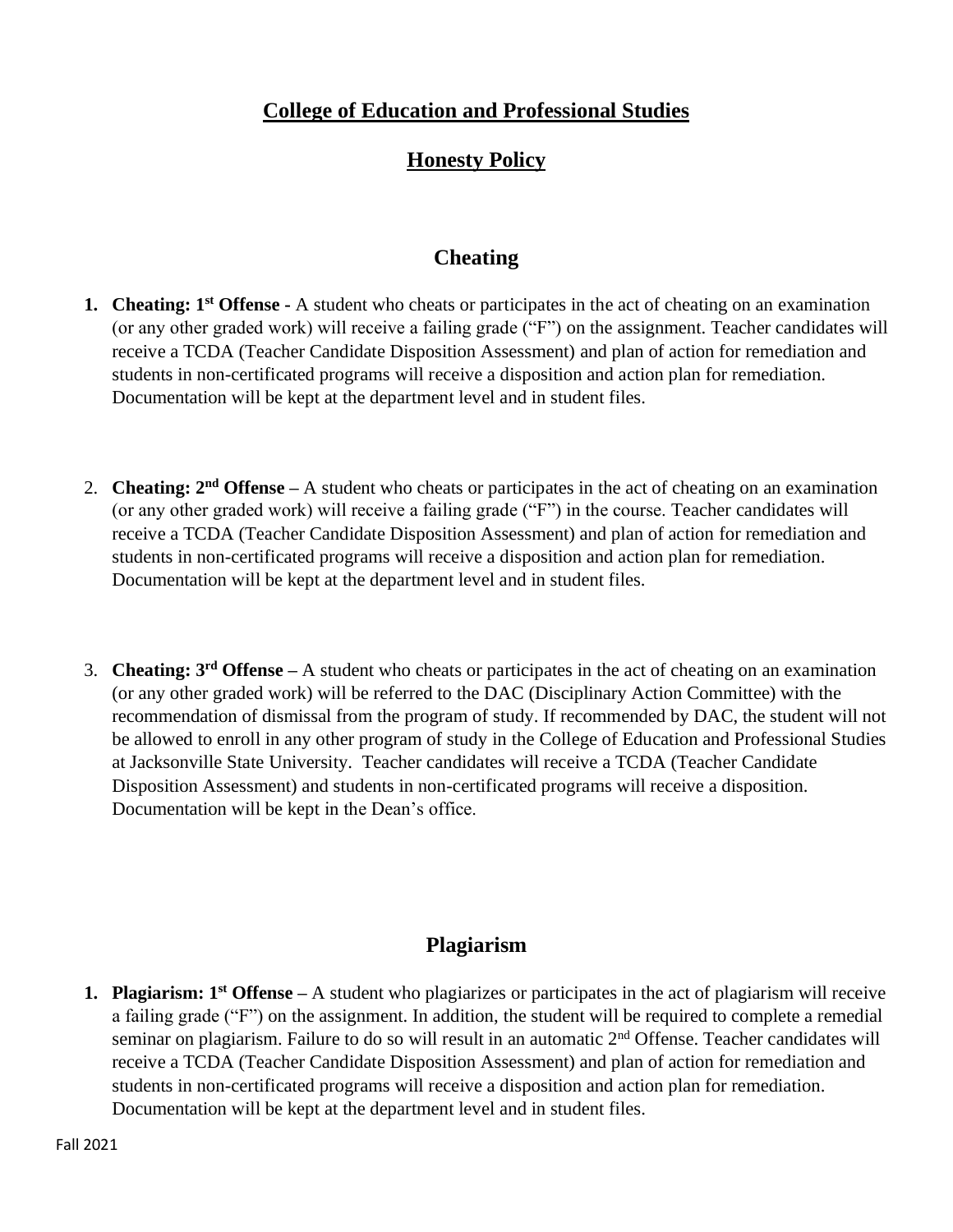- 2. **Plagiarism: 2nd Offense –** A student who plagiarizes or participates in the act of plagiarism a second time will receive a failing grade ("F") in the course. Teacher candidates will receive a TCDA (Teacher Candidate Disposition Assessment) and plan of action for remediation and students in non-certificated programs will receive a disposition and action plan for remediation. Documentation will be kept at the department level and in student files.
- 3. **Plagiarism: 3rd Offense –** A student who plagiarizes or participates in the act of plagiarism a third time will be referred to the DAC (Disciplinary Action Committee) with the recommendation of dismissal from the program of study. If recommended by DAC, the student will not be allowed to enroll in any other program of study in the College of Education and Professional Studies at Jacksonville State University. Teacher candidates will receive a TCDA (Teacher Candidate Disposition Assessment) and students in non-certificated programs will receive a disposition. Documentation will be kept in the Dean's office.

# **Teacher Candidate Disposition Assessment TCDA Policy**

The JSU College of Education and Professional Studies expects TC to demonstrate dispositions that contribute to the development and learning of all P-12 students. Dispositions refer to attributes and attitudes beyond academic abilities. In order to establish expectations and monitor TC in these areas, the TCDA is administered at selected program decision points, including prior to admission, during, and prior to completion of the JSU TEP. Faculty assess candidates at established program decision points on each of the following twelve indicators:

- 1. Communication
- 2. Punctuality
- 3. Professional Boundaries
- 4. Openness to Improvement
- 5. Self-Regulation